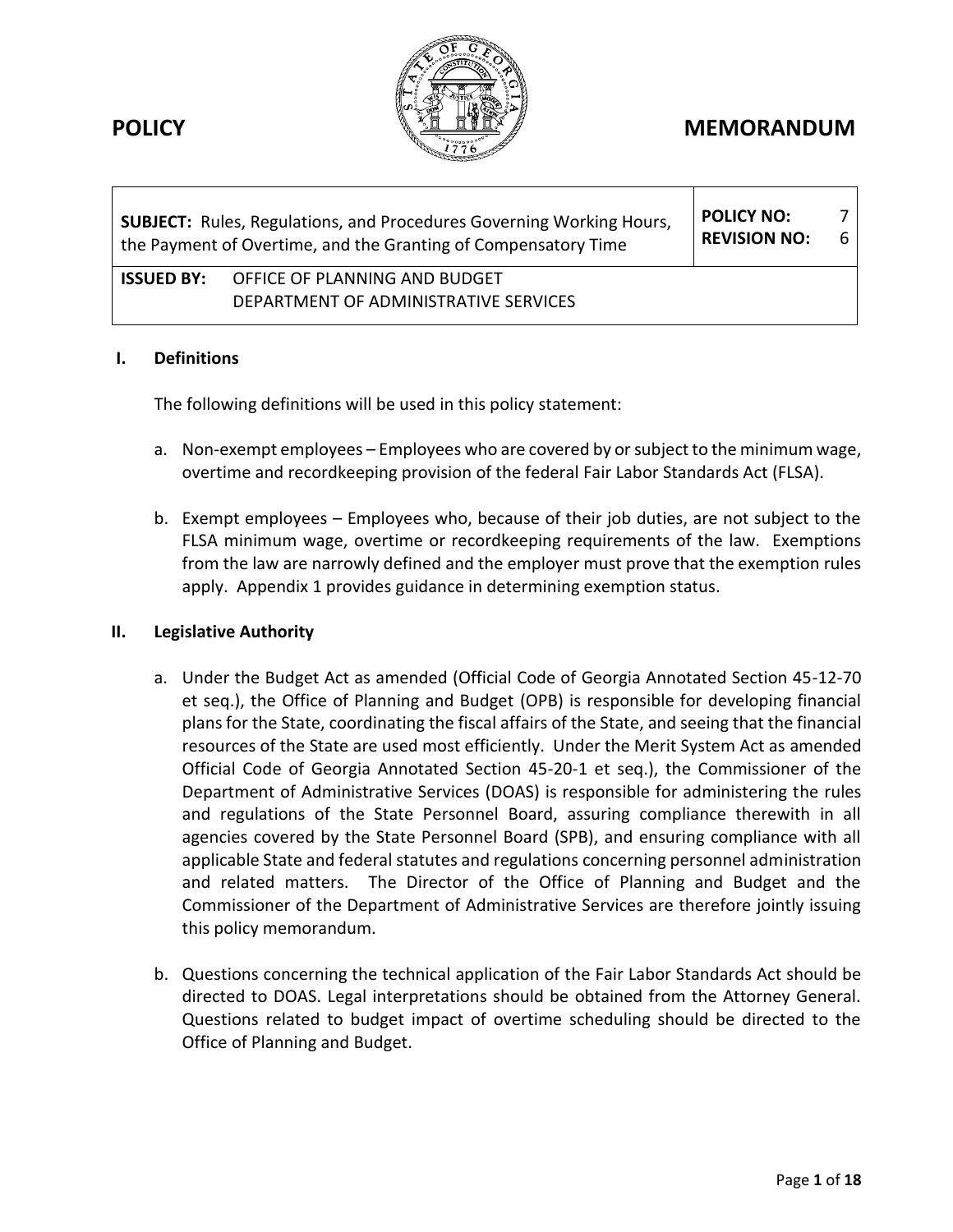#### **III. Federal Requirements**

- a. The Fair Labor Standards Act (FLSA) of 1938, as amended, establishes minimum wage rates, maximum work hours, overtime pay requirements, equal pay standards and child labor restrictions for the employees subject to its provisions. All State Executive and Judicial branch employees are covered by the Act, except those who are either:
	- 1. Elected to State Office;
	- 2. Selected by such an officeholder as a member of his personal staff (and not subject to civil service laws);
	- 3. Appointed by such an officeholder to serve on a policymaking level (and not subject to civil service laws); or
	- 4. Immediate advisors to such an officeholder with respect to the constitutional or legal powers of his office.
- b. Generally, Legislative branch employees are not covered by the Act. In addition, those State employees meeting the Act's criteria for professional, executive, administrative, computer or other exemptions are exempt from overtime pay, although their employment must comply with the record-keeping and equal pay requirements of the Act.
- c. Generally, the overtime provisions of the Act for governmental employees and this Policy maintain that:
	- 1. Nonexempt employees must receive overtime compensation for all time worked over 40 hours in a workweek. Exceptions may apply to law enforcement, fire protection, and hospital employees. These exceptions are detailed in Section VIII, Paragraphs b.2 and b.3 below;
	- 2. Overtime compensation may be provided to nonexempt employees either in the form of compensatory time or overtime payments (cash). Section VI details the conditions that must be met before compensatory time can be used in lieu of overtime payment. For the purposes of this policy, compensatory time which the FLSA requires to be paid to nonexempt employees as provided herein and in Section VI is denoted as "FLSA compensatory time." All other types of compensatory time, including that which may be granted to covered employees in special circumstances as provided in Sections XVI, XVII, XXI and XXII, is denoted as "State compensatory time;"
	- 3. If FLSA compensatory time is provided, one and one half hours off must be granted for each hour of overtime worked. If payments are provided, the overtime pay must be computed at one and one half times the regular hourly rate;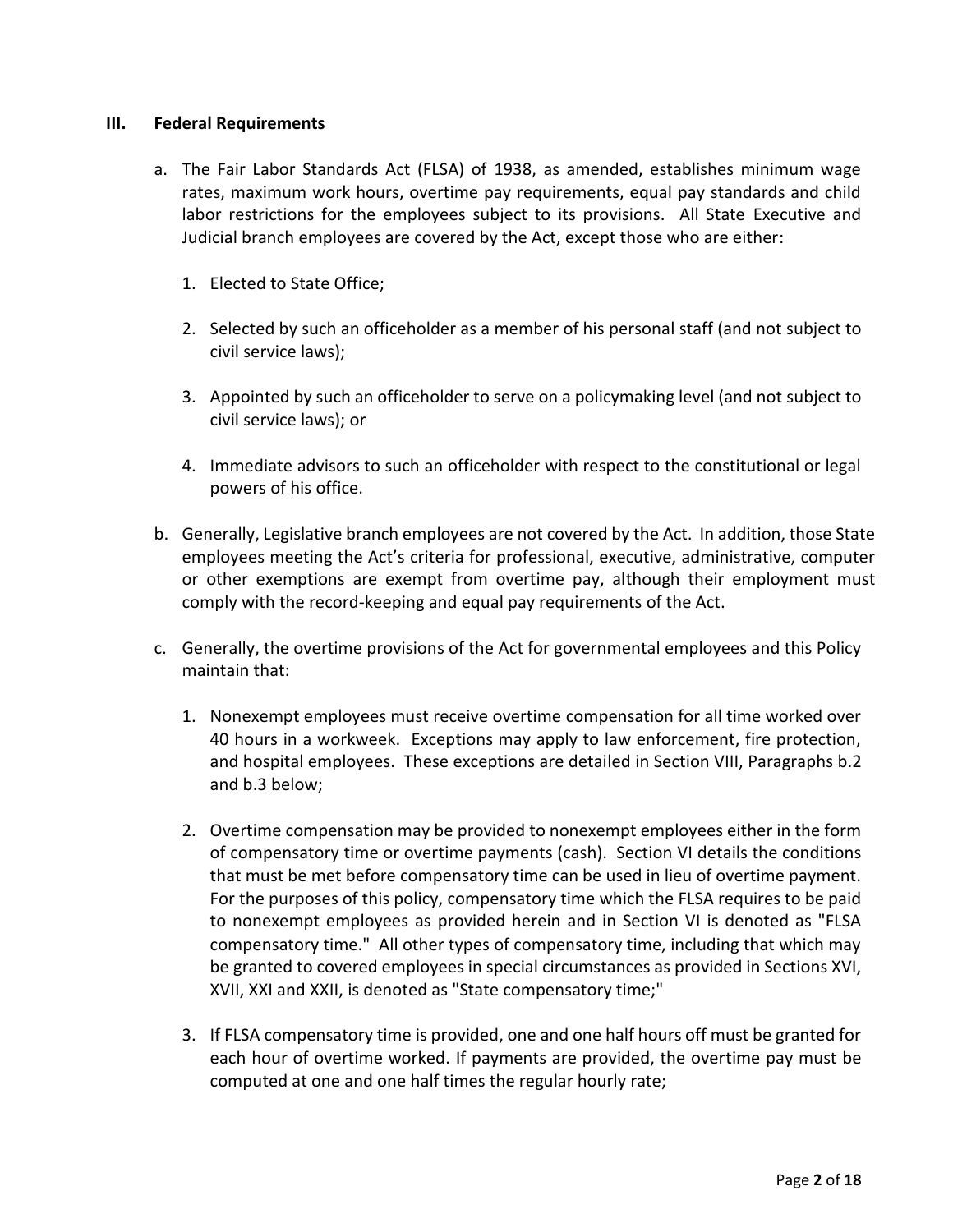- 4. Overtime will be earned and compensated for in increments no larger than five minutes. Employee starting and stopping time should be rounded to the nearest five minutes. Section XIII discusses the basis for overtime compensation in full.
- 5. With few exceptions, all hours actually worked by employees must be included in overtime calculations. The only exceptions are detailed in Section XV below;
- 6. Time off for state holidays, paid leave and compensatory time off is not counted as hours worked in calculating overtime payments; and
- 7. Overtime earnings, including FLSA compensatory time, must be calculated for each workweek. Hours cannot be averaged over two or more workweeks, except as noted above.
- d. Although the joint authority of OPB and DOAS extends only to executive branch employees, most State employers -- including authorities, corporations, the University System, and the Judicial Branch are covered by the FLSA. They are, therefore, subject to enforcement activities by appropriate federal agencies and liable for any violations through actions in federal court.

## **IV. Scope and Objectives of Policy**

- a. This document establishes state policy in areas not covered by the Act or in which the Act allows for alternative methods of compliance. The policy is not intended to conflict with or supersede any part of the Fair Labor Standards Act. Since the Act takes precedence over State policy, any conflicts between the two must be resolved by complying with the federal requirements.
- b. It shall be the responsibility of each agency head to minimize the occurrence of overtime work to the extent practicable. Cash payments for overtime by an agency are authorized only in those situations in which the following criteria are met:
	- 1. All reasonable alternatives to the payment of overtime -- such as the granting of equivalent time off during the same workweek for employees who work extra hours in the beginning of the workweek, the accrual of compensatory time which the department believes an employee will be able to take off within a year of the date earned, and the use of temporary or part time help -- have been considered and found to be inapplicable by the agency;
	- 2. A written request for authorization to pay overtime must be forwarded to and approved by the Office of Planning and Budget. See Section XVIII for emergency approvals; and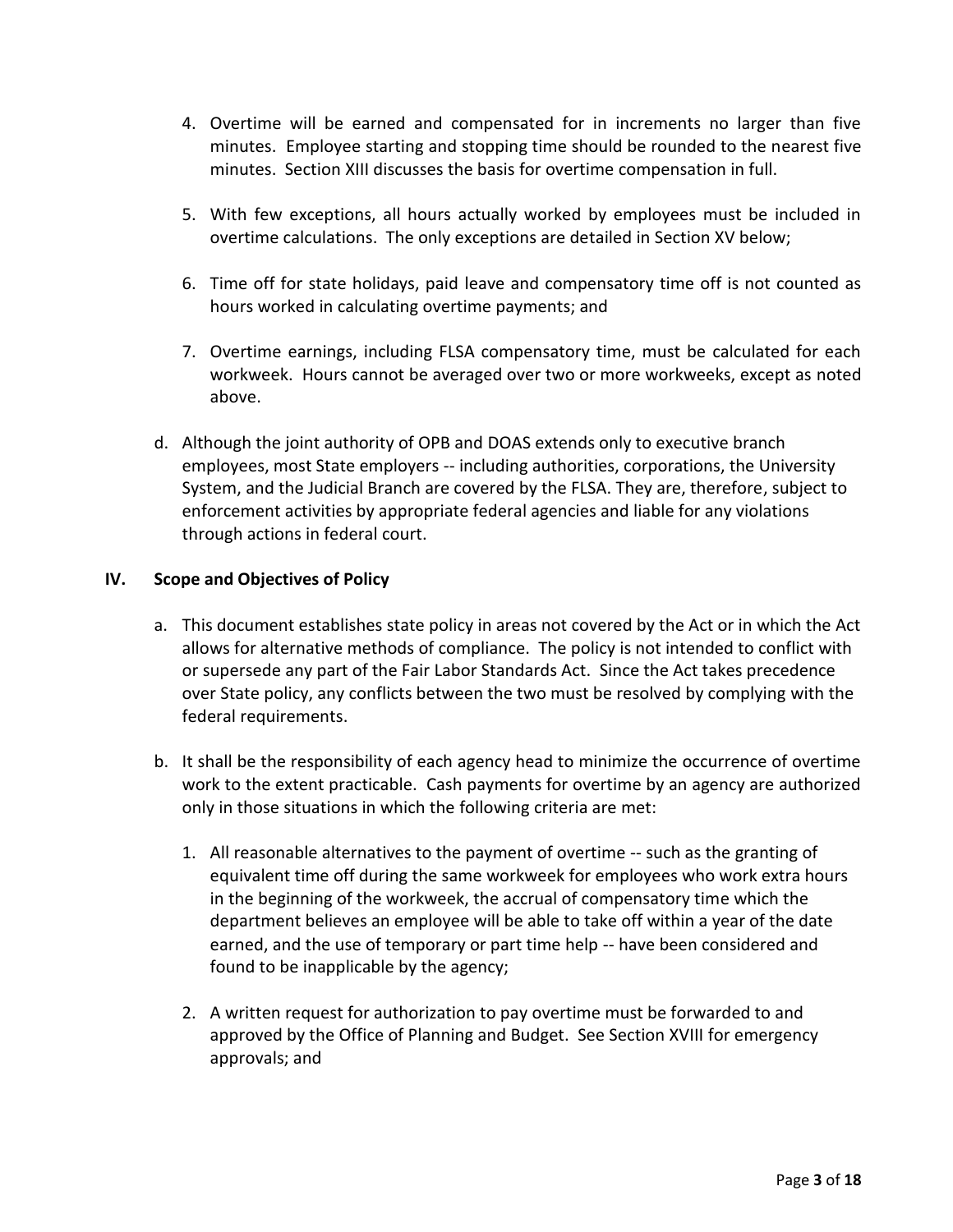3. The agency has established a procedure whereby all overtime worked is properly authorized by appropriate supervisory employees. (Note: If overtime is worked by a non-exempt employee without prior approval, that is a matter for appropriate disciplinary action, but the time worked must be counted and paid properly in accordance with applicable law under FLSA.)

## **V. Employees Who Must Receive FLSA Compensatory Time or Overtime Payments for Overtime Worked**

- a. With the following exceptions, State employees of the Executive and Judicial Branches must receive overtime payments or compensatory time when they work more than forty hours in a workweek:
	- 1. Elected officials and their personal staff as enumerated in Section III;
	- 2. Employees who meet the Act's definition of an exempt employee including executive, administrative, professional or computer professional employees. These categories of employees are defined in Appendix 1 of this policy memorandum;
	- 3. Employees of an amusement or recreational establishment if:
		- i. It does not operate more than 7 months in a calendar year; or
		- ii. It's average receipts for any six months of the preceding calendar year did not exceed one third of its average receipts for the other six months;
	- 4. Employees engaged in law enforcement or fire protection activities (See Section VIII, Paragraph b.2) for a description of the nature of this exception.); and
	- 5. Employees of hospitals or nursing homes (See Section VIII, Paragraph b.3 for a description of the nature of this exception.)
- b. In addition, certain types of work in very specific circumstances can be excluded when calculating total hours (including overtime) worked. See Section XV.

## **VI. Conditions for Compensating Non-Exempt Employees with FLSA Compensatory Time Rather than Overtime Payments for Overtime Worked**

a. As provided in Section IV, State policy is that FLSA compensatory time will be used in lieu of overtime payments where economically practical. In order for an agency to comply with this policy legally, it must do the following: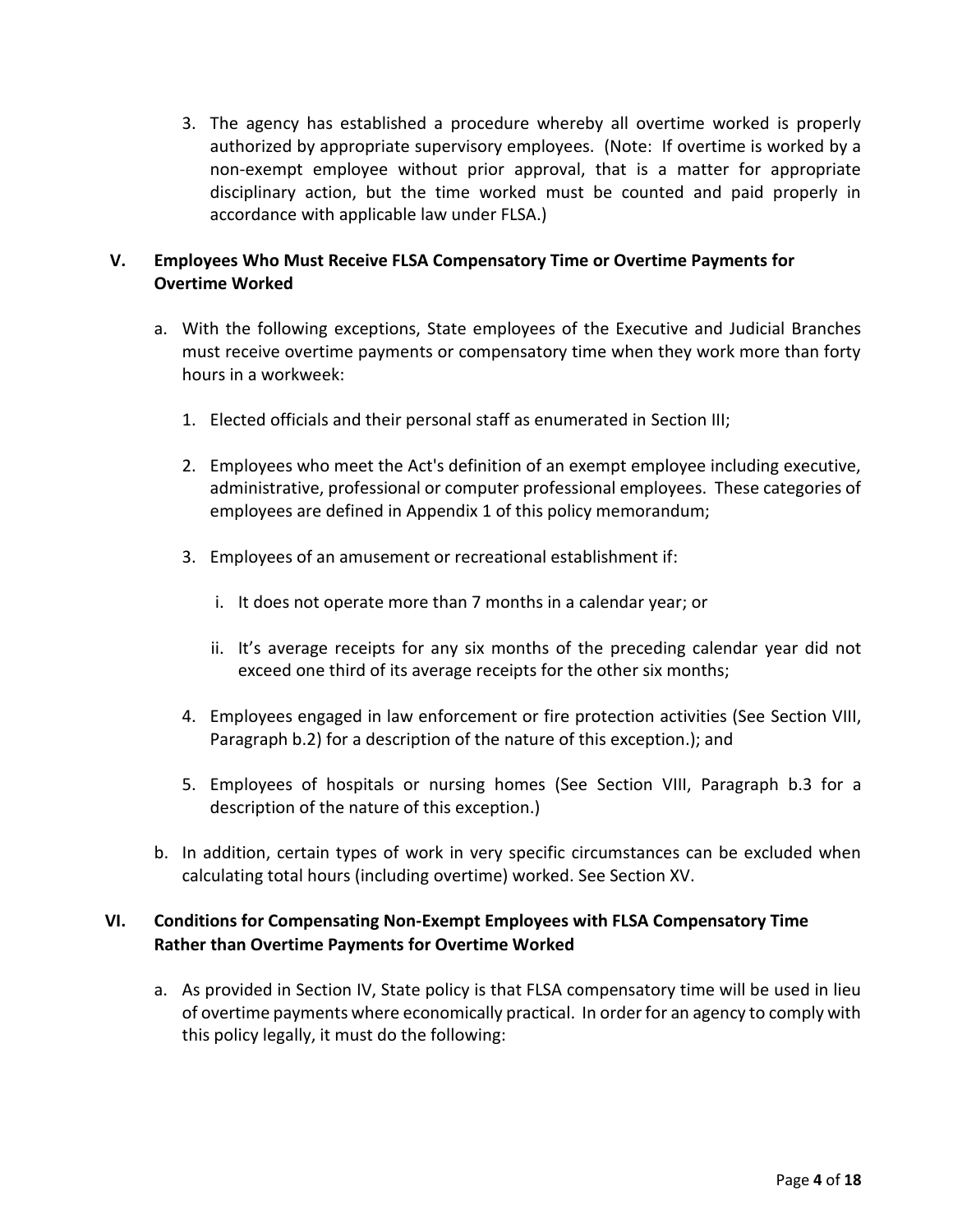- 1. Arrive at an agreement or understanding with each employee prior to the performance of overtime work that FLSA compensatory time will be used to compensate the employee for such work;
- 2. Pay each employee at a specified rate for any FLSA compensatory time that would exceed a specified limit;
- 3. Pay each employee who terminates employment for all accrued FLSA compensatory time at a specified rate; and
- 4. Permit each employee who requests to use accrued FLSA compensatory time to use such time within a reasonable period if the use does not unduly disrupt the agency's operations.
- b. State policy for implementing each of these conditions is specified in the following subsections:
	- 1. Arrive at Agreement or Understanding with Each Employee

All individuals employed as of April 15, 1986, will be considered to have agreed, or understood, that they may receive FLSA compensatory time rather than overtime payments as compensation for overtime worked. Each individual employed after that date must sign a document to this effect as a condition of employment at the time of employment. Such document will contain the statement provided in Appendix 2.

## 2. Pay Each Employee for Excess Accrued FLSA Compensatory Time

- i. Each employee who has the maximum 240 hours of FLSA compensatory time accrual (480 hours for work in a public safety activity, emergency response activity or seasonal activity) must receive cash payment for any additional overtime worked. Such payment shall be based on the regular rate (See Sections X and XI) earned by the employee at the time the payment is made.
- ii. All such payments must be made in conformity with the provisions of Sections IV and XVIII.

## 3. Pay Each Employee Who Terminates FLSA Compensatory Time

- i. Each employee who has accrued FLSA compensatory time when he or she terminates employment with an agency shall receive payment for each hour at the higher of the following rates:
	- (a) The average regular rate received by the employee during the last three years of employment; or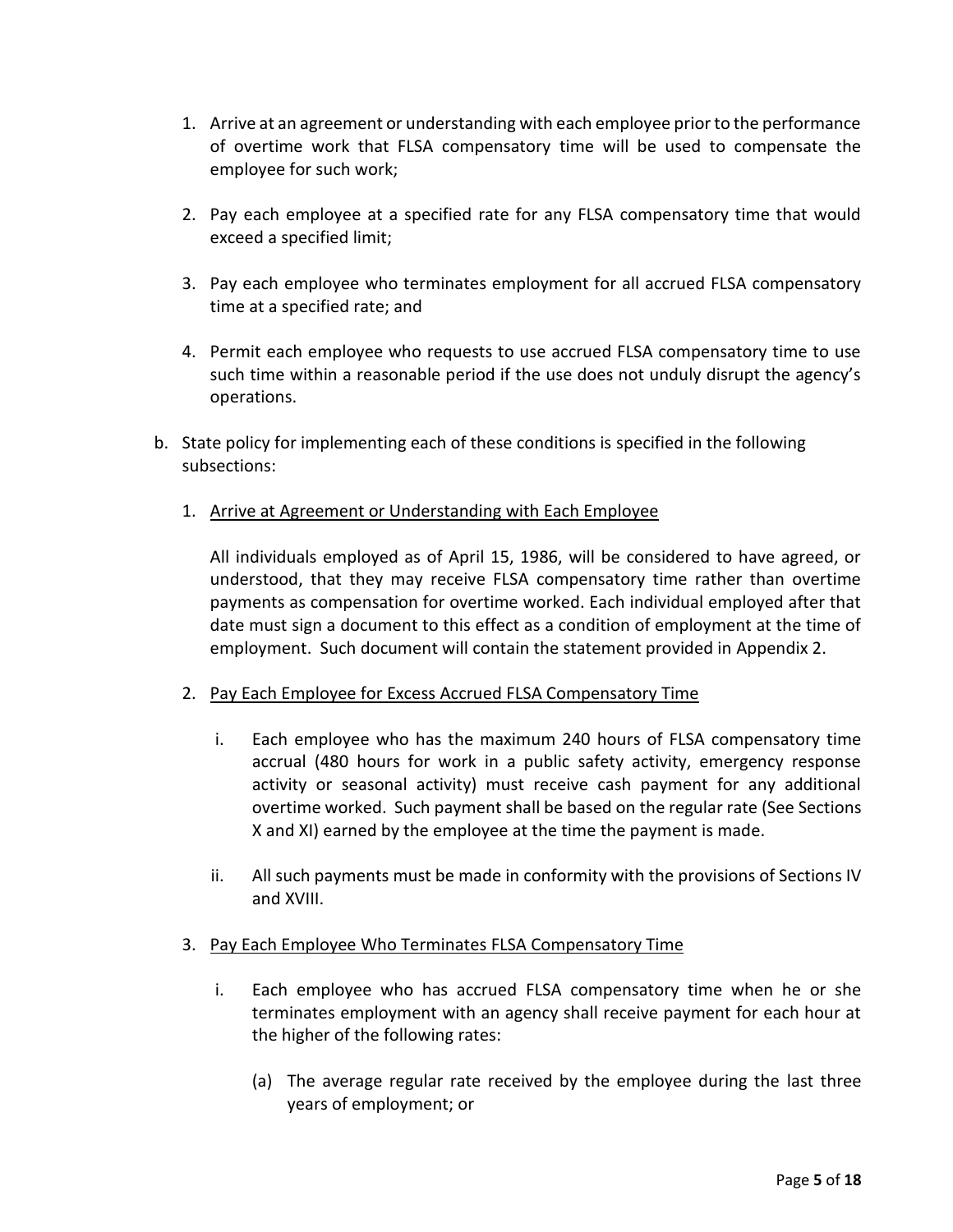- (b) The final regular rate received by the employee.
- ii. State agencies shall have the option of providing payment to an employee in lieu of granting FLSA compensatory time at any time during the employee's employment so long as the employee is paid at the regular rate earned by the employee at the time the employee receives such payment.
- iii. State policy shall be that the agency from which an employee terminates employment shall make the payment for all accrued FLSA compensatory time. FLSA compensatory time shall not be transferred between agencies. All such payments must be made in conformity with the provisions of Sections IV and XVIII.

#### 4. Permit Each Employee to Use FLSA Compensatory Time within a Reasonable Period

An employee must be granted FLSA compensatory time off within a reasonable time after making the request if the use of such FLSA compensatory time off does not unduly disrupt the employing agency's operations.

#### **VII. Standards for Working Hours, Meals, Breaks and On Call Time**

- a. The State Compensation Plan adopted by the State Personnel Board is based on employees working an average forty hours in a seven-day work week, exclusive of time off for meals and inclusive of time off for State holidays and approved leave. Consequently, except as provided in Section VIII of this Policy Memorandum, all regular full time employees of Executive Branch agencies are required as a minimum to adhere to a forty-hour workweek schedule, with the exception of an authorized alternate work week schedule.
- b. Off duty time for meals is not counted as hours worked for purposes of calculating overtime payments.
- c. Regulations governing the Act state that, "Work not requested but suffered or permitted is work time. In all cases it is the duty of management to exercise its control and see that work is not performed if it does not want it to be performed. The mere promulgation of a rule against [performing work during non-scheduled working hours] is not enough." If an employee alleges that he or she worked before or after normal working hours or during a meal period when he or she was permitted to occupy his or her work station, and that the employee is entitled to overtime payments as a result, the burden of proof that no work was performed is on the agency. Therefore, agencies are strongly advised to not permit non-exempt employees to occupy their work stations before or after working hours or during meal periods. Where possible, employees may occupy a break or conference area during these non-work times.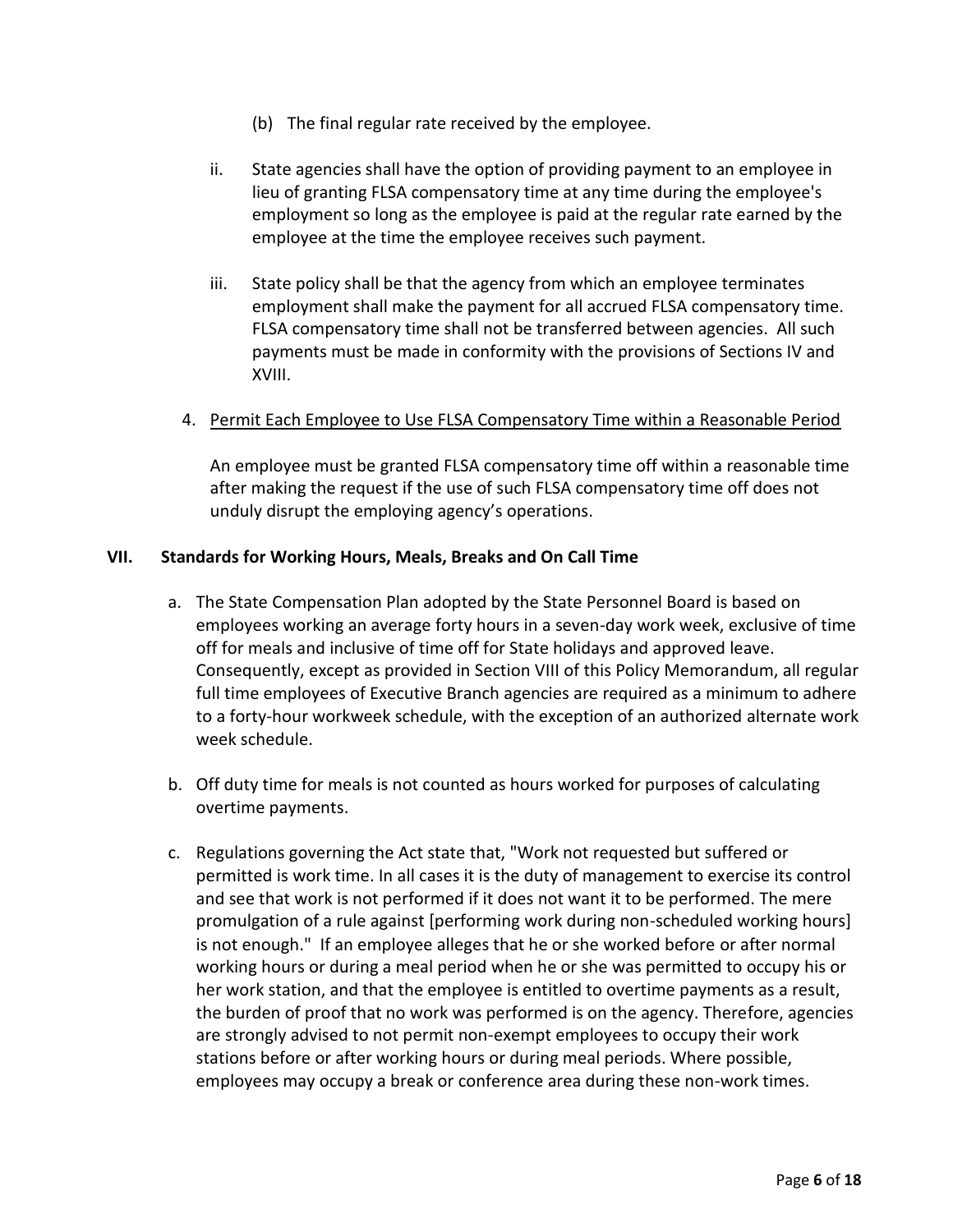- d. Agencies are authorized to establish beginning and ending times of the work day and of meal periods. However, meal periods (non-work time), if provided, must be at least thirty minutes long, and employees must not perform any duties, whether active or inactive, during their meal periods. Because of the potential for work to be performed while employees occupy their work stations and because of the limited likelihood of employees being able to complete a meal and return to work within 30 minutes if they buy their meals off site, it is recommended that agencies establish meal periods of at least 45 minutes.
- e. Agencies are authorized but not obligated to establish up to two fifteen minute breaks per work day. These breaks are considered work time for compensation purposes. Under no circumstances may any employee lengthen a meal period, report later to work, or depart earlier from work by foregoing or "working through" a break. Breaks are a privilege and not a right. Should an agency require an employee to work during one or more break periods, no overtime or compensatory time is earned by such work.
- f. On-call time is not work time unless an employee is required to remain on the agency's premises or is so restricted that he or she cannot use the time effectively for his or her own purposes. An employee who is merely required to wear a paging device or leave word where he or she may be reached is not working while on call.
- g. More specific definitions of what is and what is not work time are presented in Appendix 3.

#### **VIII. Work Period**

- a. Work periods may be defined differently for specific categories of employees. As noted in Section XIX, all agencies are required to maintain written records establishing each employee's work period.
- b. Work periods which may be defined are the following:
	- 1. Work Period for Most Nonexempt Employees
		- i. With two exceptions -- which are discussed in Paragraphs b.2 and b.3 -- each employer is required by the Fair Labor Standards Act to establish a work period which is a permanent workweek for each employee who is subject to the Act's minimum wage and overtime provisions. Each employer is also required to maintain records which show the time of day and day of week when each employee's workweek begins. A workweek must consist of a fixed period of seven consecutive days. These seven days need not coincide with the calendar week, but may begin on any day and at any time. The beginning of the workweek may be changed, if the change is intended to be permanent and is not adopted to evade the overtime pay requirements of the law. Employees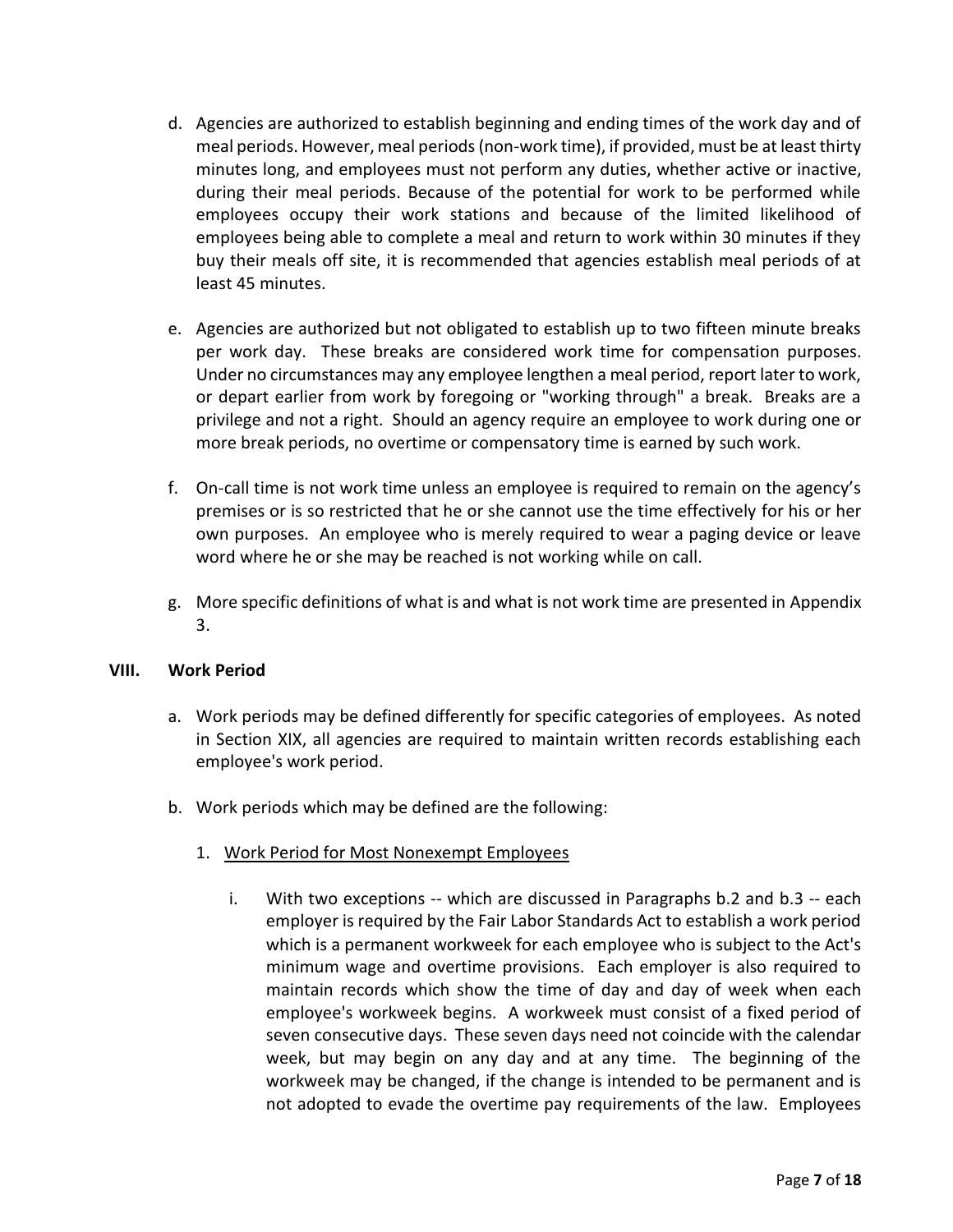whose workweek begins at the close of business on Friday can work on the weekend and be given equivalent time off before the following Friday without being eligible for overtime compensation.

- ii. Employees in the same organization may have different workweeks. Also, it is not required that the workweek coincide with the payroll period.
- iii. Except as noted below and in Section III, overtime pay is required when nonexempt employees work more than forty hours in any workweek.
- 2. Work Period for Law Enforcement and Fire Protection Employees
	- i. Law enforcement employees, as defined by the Act, refers to any employee
		- (a) Who is a uniformed or plain clothed member of a body of officers and subordinates who are empowered by State statute or local ordinance to enforce laws designed to maintain public peace and order and to protect both life and property from accidental or willful injury, and to prevent and detect crimes,
		- (b) Who has the power to arrest, and
		- (c) Who is presently undergoing or has undergone or will undergo on-the-job training and/or a course of instruction and study which typically includes physical training, self-defense, firearm proficiency, criminal and civil law principles, investigative and law enforcement techniques, community relations, medical aid and ethics.
	- ii. This section applies to only fire protection personnel and sworn law enforcement personnel.
	- iii. The work period for law enforcement employees -- which include security employees who work in correctional institutions, but do not include dispatchers -- and for fire protection employees may be established from seven to 28 days. Once the beginning time of an employee's work period is established, it must remain fixed. However, different work periods may be used for different employees or groups of employees.
	- iv. Law enforcement employees must receive overtime compensation for all hours over 171 worked in a 28-day work period, or a proportional amount of hours in a shorter work period. Fire protection employees must be paid overtime for all hours over 212 worked in a 28-day period, or a proportional amount of hours in a shorter work period. The maximum number of allowable hours in work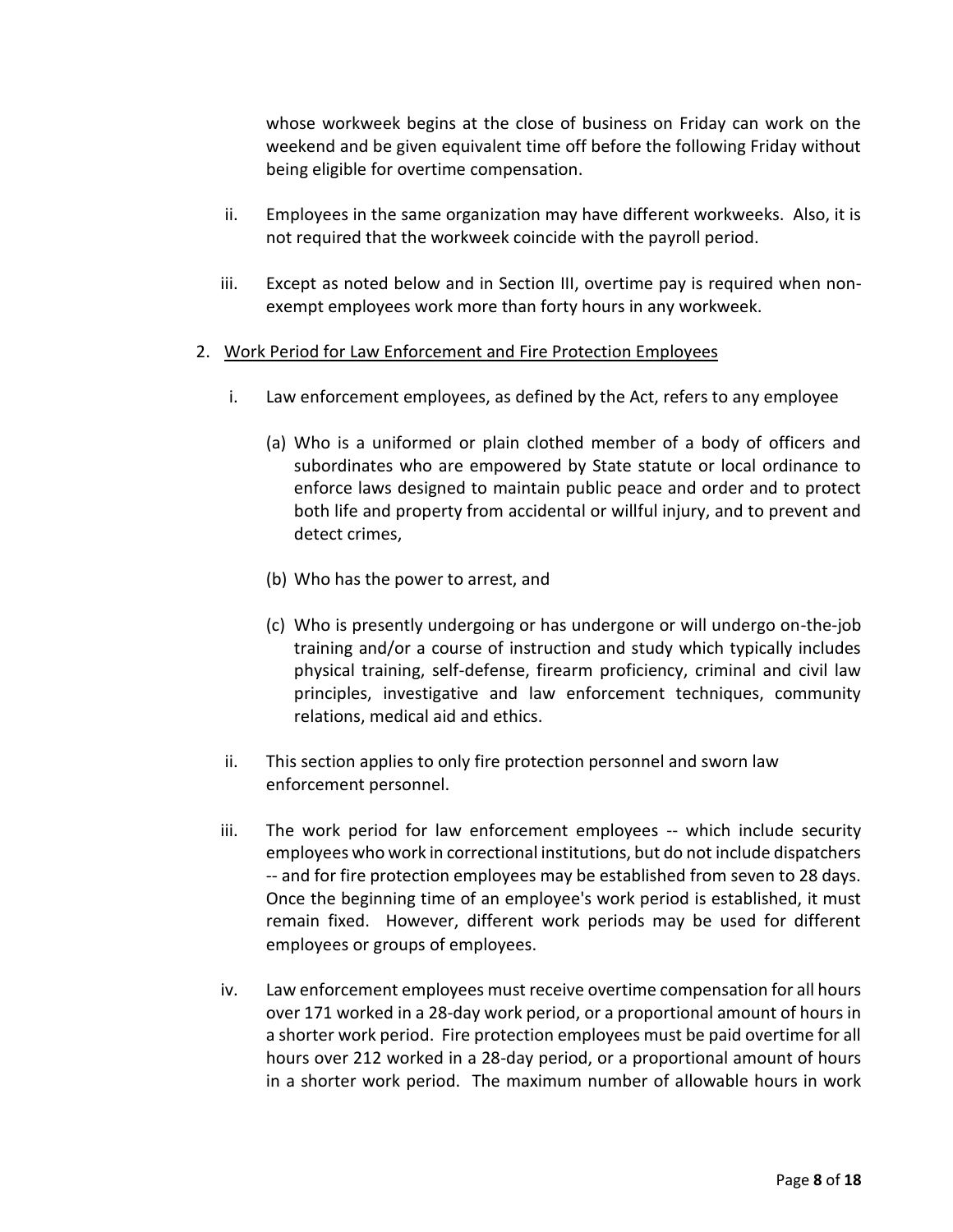| <b>Work Period</b> | <b>Maximum Hours</b> |               |  |  |
|--------------------|----------------------|---------------|--|--|
| (days)             | <b>Fire</b>          | <b>Police</b> |  |  |
| 28                 | 212                  | 171           |  |  |
| 27                 | 204                  | 165           |  |  |
| 26                 | 197                  | 159           |  |  |
| 25                 | 189                  | 153           |  |  |
| 24                 | 182                  | 147           |  |  |
| 23                 | 174                  | 141           |  |  |
| 22                 | 167                  | 134           |  |  |
| 21                 | 159                  | 128           |  |  |
| 20                 | 151                  | 122           |  |  |
| 19                 | 144                  | 116           |  |  |
| 18                 | 136                  | 110           |  |  |
| 17                 | 129                  | 104           |  |  |
| 16                 | 121                  | 98            |  |  |
| 15                 | 114                  | 92            |  |  |
| 14                 | 106                  | 86            |  |  |
| 13                 | 98                   | 79            |  |  |
| 12                 | 91                   | 73            |  |  |
| 11                 | 83                   | 67            |  |  |
| 10                 | 76                   | 61            |  |  |
| 9                  | 68                   | 55            |  |  |
| 8                  | 61                   | 49            |  |  |
| 7                  | 53                   | 43            |  |  |

periods of varying lengths before overtime compensation must be made are as follows:

v. In order to qualify for this exemption, a law enforcement or fire protection employee must not spend more than 20% of his or her work hours in any work period on unrelated activities.

#### 3. Work Period for Hospital and Nursing Home Employees

For most nonexempt employees, the Act does not require overtime compensation based on the hours worked in a day, but only the total hours in a workweek. However, there is an exception to this requirement for certain types of employees. Employees of hospitals and nursing homes, if there is advance agreement between the employees and the employer, may be compensated for their overtime work on the basis of a work period of 14 consecutive days instead of a workweek of seven days, provided those employees receive overtime compensation for any work in excess of eight hours in any workday and 80 hours in the 14-day period.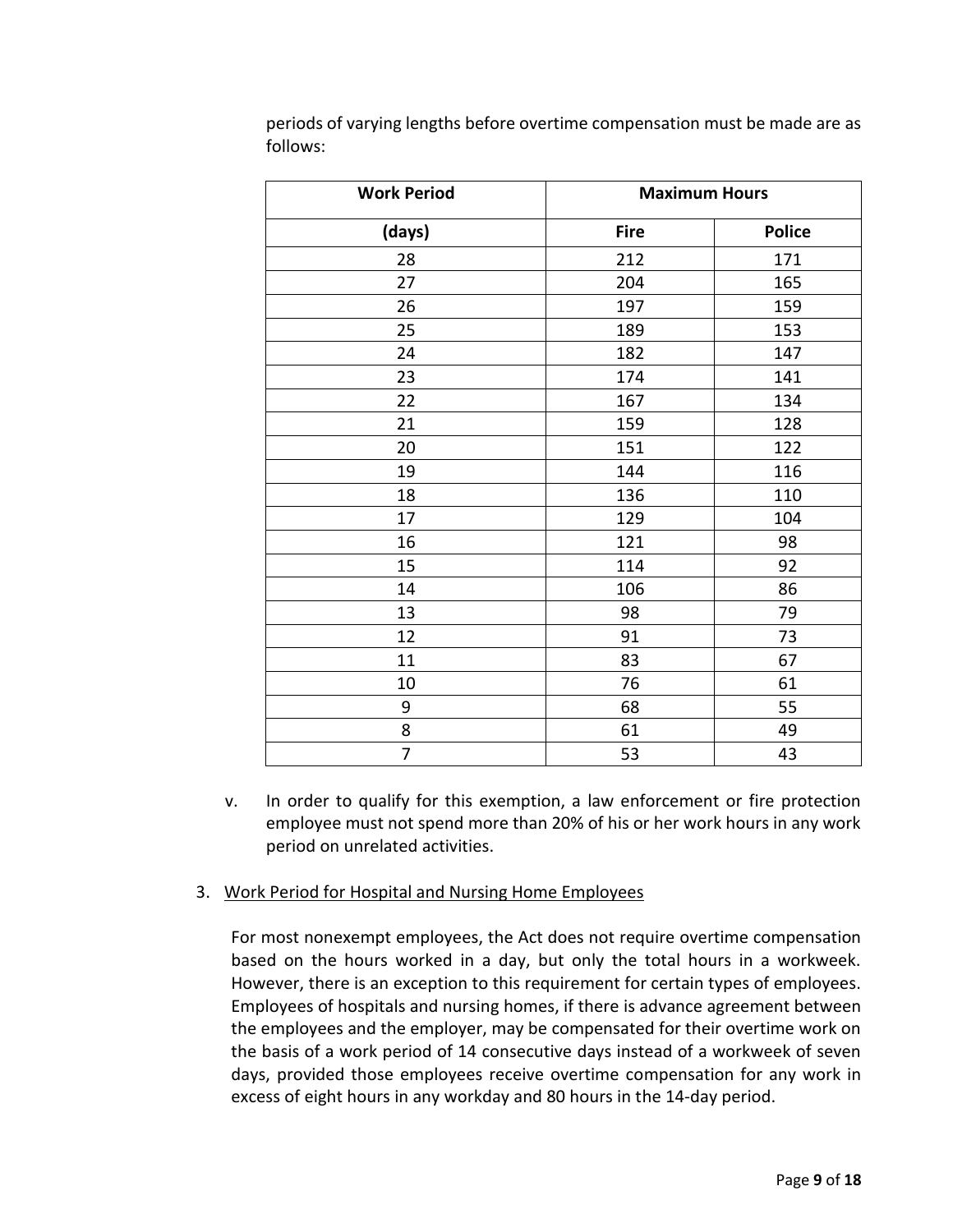## 4. Work Period for Exempt Employees

- i. In certain agencies, the functions being performed by exempt employees may result in a greater or lesser number of assigned work hours from week to week, and each agency may establish a work period from one week to three months for its exempt employees based on the responsibilities and requirements of the jobs involved. In doing so, each agency shall be responsible for applying defined work periods consistently to exempt employees doing similar work. This can be done by either of the following two methods:
	- (a) A defined work period may be applied to all exempt employees within the agency with the same job classifications; or
	- (b) A defined work period may be applied to all exempt employees doing the same type of work in a work unit.
- ii. Under no circumstances shall assigned working hours average less than forty hours a week, exclusive of off duty time for meals, over a three-month period.

#### **IX. Avoidance of Overtime and Prompt Payment**

A non-exempt employee who has worked the maximum allowable hours prior to the end of the work period may be given equivalent time off for the remainder of the work period in lieu of allowing him to work at overtime rates. When overtime is worked and is to be compensated with overtime pay, however, it must be paid promptly. Therefore, payroll systems should be capable of making overtime payments no later than the end of the pay period following the one in which the overtime pay is earned.

## **X. Computation of Regular Rate for Employees Not Engaged in Law Enforcement or Fire Protection Activities**

- a. Nonexempt employees who are not engaged in law enforcement or fire protection activities are entitled to overtime compensation (either compensatory time or cash overtime pay) for hours worked over forty in a workweek. When such employees are paid cash overtime pay, the overtime pay is paid at the rate of 1.5 times the employee's regular rate of pay.
- b. For such employees, their regular pay (usually paid semi-monthly) is intended to cover forty hours of work in a workweek. Accordingly, their regular rate of pay for overtime pay purposes is the so-called 40-hour rate, i.e. the rate determined by dividing their annual pay rate by 2,080 hours. When such employees work more than forty hours in a single workweek (and if they are not compensated with compensatory time), they will be paid for those overtime hours at the rate of 1.5 times their regular rate of pay.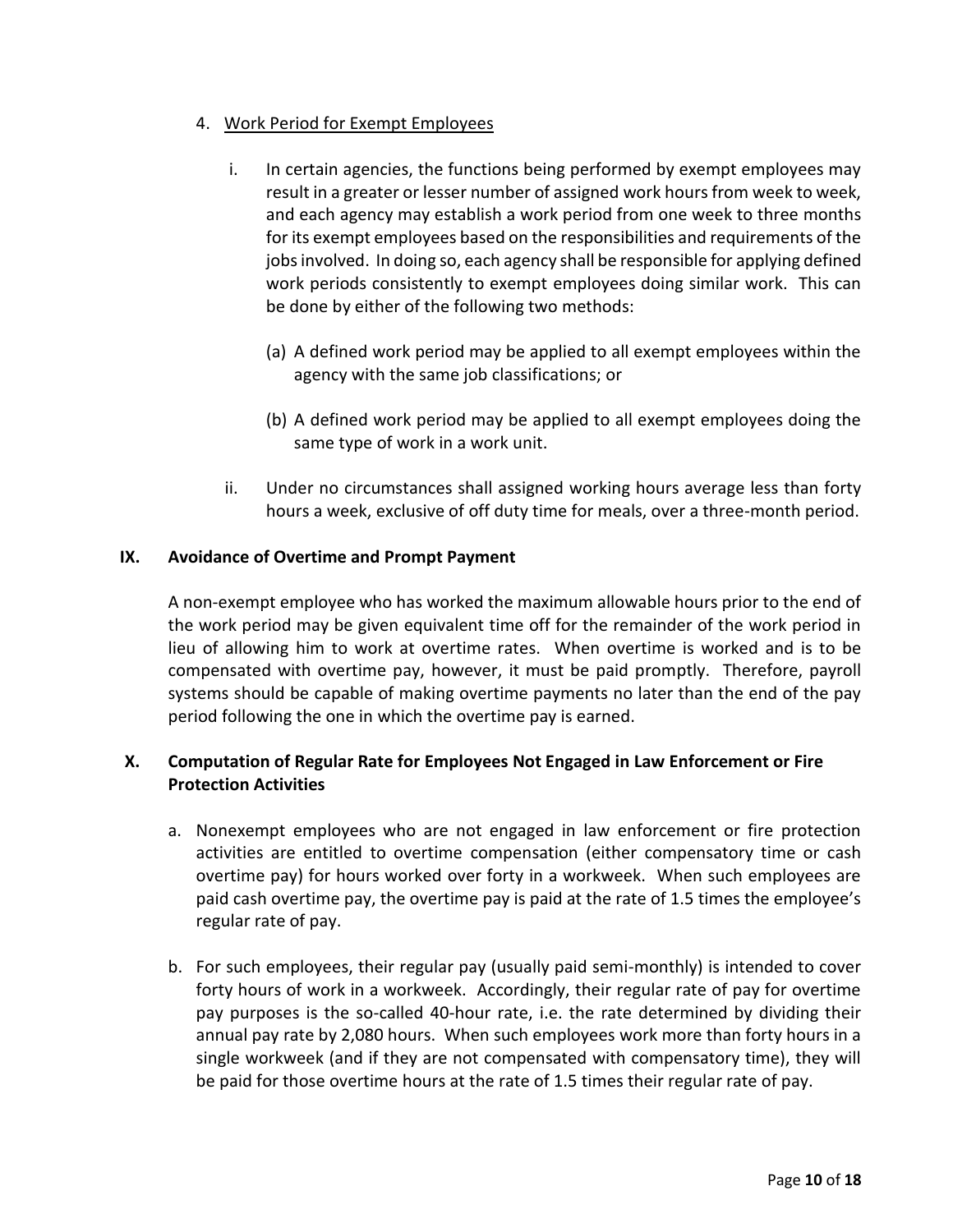- c. Example: An employee with an annual pay rate of \$31,000 per year works 43 hours in one workweek. To obtain the regular rate, \$31,000 is divided by 2,080 hours. This division gives a regular rate of \$14.90 per hour. For the 3 hours of overtime, the employee is paid overtime compensation at the rate of 1.5 times \$14.90, i.e. \$22.35 per hour, for a total of \$67.05 in overtime compensation for that workweek.
- d. Note: A nonexempt employee's "regular rate" also includes supplemental components such as night shift differential for which employees are eligible in a week when they work overtime. Other types of pay which must be included in an employee's regular rate of pay include incentive lump sum payments.
- e. For employees paid on a straight hourly basis, the regular rate of pay is the employee's hourly rate. As noted above, the regular rate also includes supplemental incentive payments.

#### **XI. Computation of Regular Rate for Law Enforcement and Fire Protection Employees**

- a. Employees engaged in law enforcement or fire protection activities may be assigned a work period of up to 28 days for overtime compensation purposes. In the case of such employees who are assigned a 28-day work period, the employees are entitled to overtime compensation (either compensatory time or cash overtime pay) for hours worked over 171 (law enforcement employees) or 212 (fire protection employees) in a 28-day work period. When such employees are paid cash overtime pay, the overtime pay is paid at the rate of 1.5 times the employee's regular rate of pay.
- b. For such employees, their regular semi-monthly payments are intended to cover 171 hours in a 28-day work period (law enforcement) or 212 hours in a 28-day work period (fire protection employees). Accordingly, the regular rate of pay for such law enforcement employees is the 171-hour rate (i.e. the rate determined by dividing the employee's annual pay rate by 2,223 hours, the annual number of hours corresponding to 171 hours in a 28-day work period). Similarly, the regular rate of pay for such fire protection employees is the 212-hour rate (i.e. the rate determined by dividing the employee's annual pay rate by 2,756 hours, the annual number of hours corresponding to 212 hours in a 28-day work period).
- c. Once the employee's regular rate of pay is determined, overtime pay is calculated for all hours worked over the maximum number of hours for the employee's work period as listed in the 2nd or 3rd column of the chart in Section VIII, Paragraph b.2.
- d. Example: A fire protection employee with an annual pay rate of \$31,000 and a 28-day work period works 224 hours in one work period. The employee's regular rate is \$31,000 divided by 2,756. This division gives an hourly rate of \$11.25 per hour. For the 12 hours of overtime worked beyond 212 in this work period, the employee will receive 1.5 times \$11.25 (i.e. \$16.88 per hour) for a total of \$202.56 in overtime pay for that work period.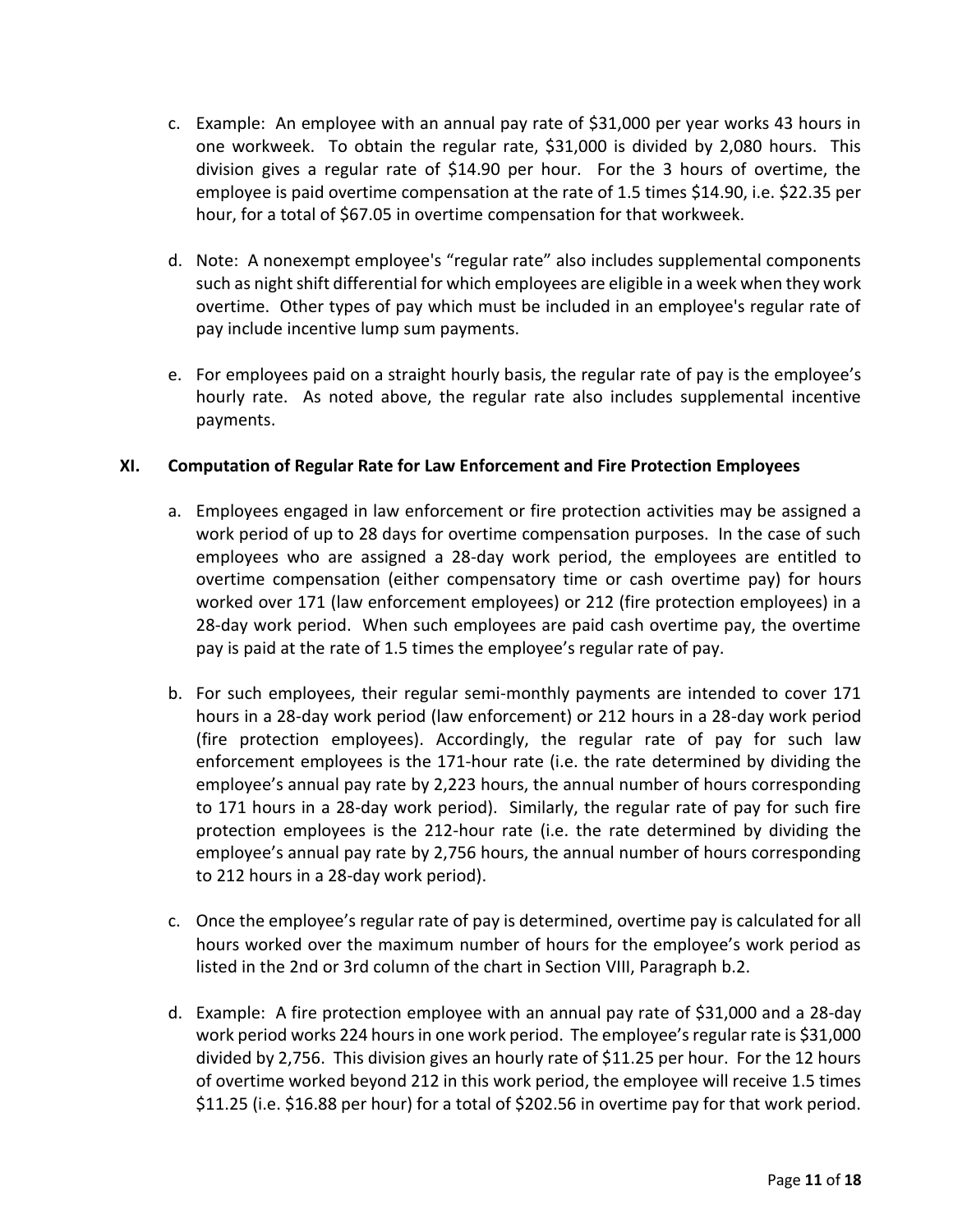- e. Note: If an agency elects to do so for business reasons, the agency may choose to pay such employees an overtime rate which is higher than the overtime rate determined using the method described above. For example, the agency may choose instead to pay overtime at the rate of 1.5 times the rate determined by dividing the employee's annual pay rate by 2,080 hours. The overtime rate determined by that method will always be higher than the overtime rate calculated using the method described in the example above.
- f. As noted in Section X, an employee's regular rate of pay also includes supplemental payments such as various types of incentive pay, bonuses, etc.

#### **XII. Computation of Overtime Premium**

"Overtime premium" is the additional amount of pay provided, in addition to the regular rate, for overtime hours worked. The hourly overtime premium must be calculated by multiplying the regular rate by one half. It must be added to the regular rate for each hour of overtime worked.

#### **XIII. Basis for FLSA Overtime Compensation**

Overtime compensation will be provided for all time worked over forty hours per week (171 hours in a 28-day work period for law enforcement employees and 212 hours in a 28-day work period for fire protection employees.)

#### **XIV. Pay Rate Changes**

- a. Since most pay rate changes will not coincide with the employee's workweek, but rather with the pay period, care should be taken to ensure that the intentions of the Fair Labor Standards Act are not violated. For example, if there is a pay rate change and overtime in the same workweek, it will be necessary to determine when the overtime was earned, so that the overtime can be paid at the proper rate.
- b. The following illustrations are for two employees whose workweek is Monday through Sunday and whose pay rate was changed as of Friday.

|                | <u>Mon.</u> | Tues. | Wed. | Thurs. | <u>Fri.</u> | Sat.  | Sun.  | Total | Overtime |
|----------------|-------------|-------|------|--------|-------------|-------|-------|-------|----------|
| Hours<br>A     | О           |       | 10   |        | 10<br>τn    | $- -$ | --    | 44    |          |
| <b>B</b> Hours | 10          | 10    | 10   |        |             | $- -$ | $- -$ | 50    | 10       |

A - The four hours of overtime would be paid at the new rate, since the employee did not exceed forty hours until he was working at the new rate.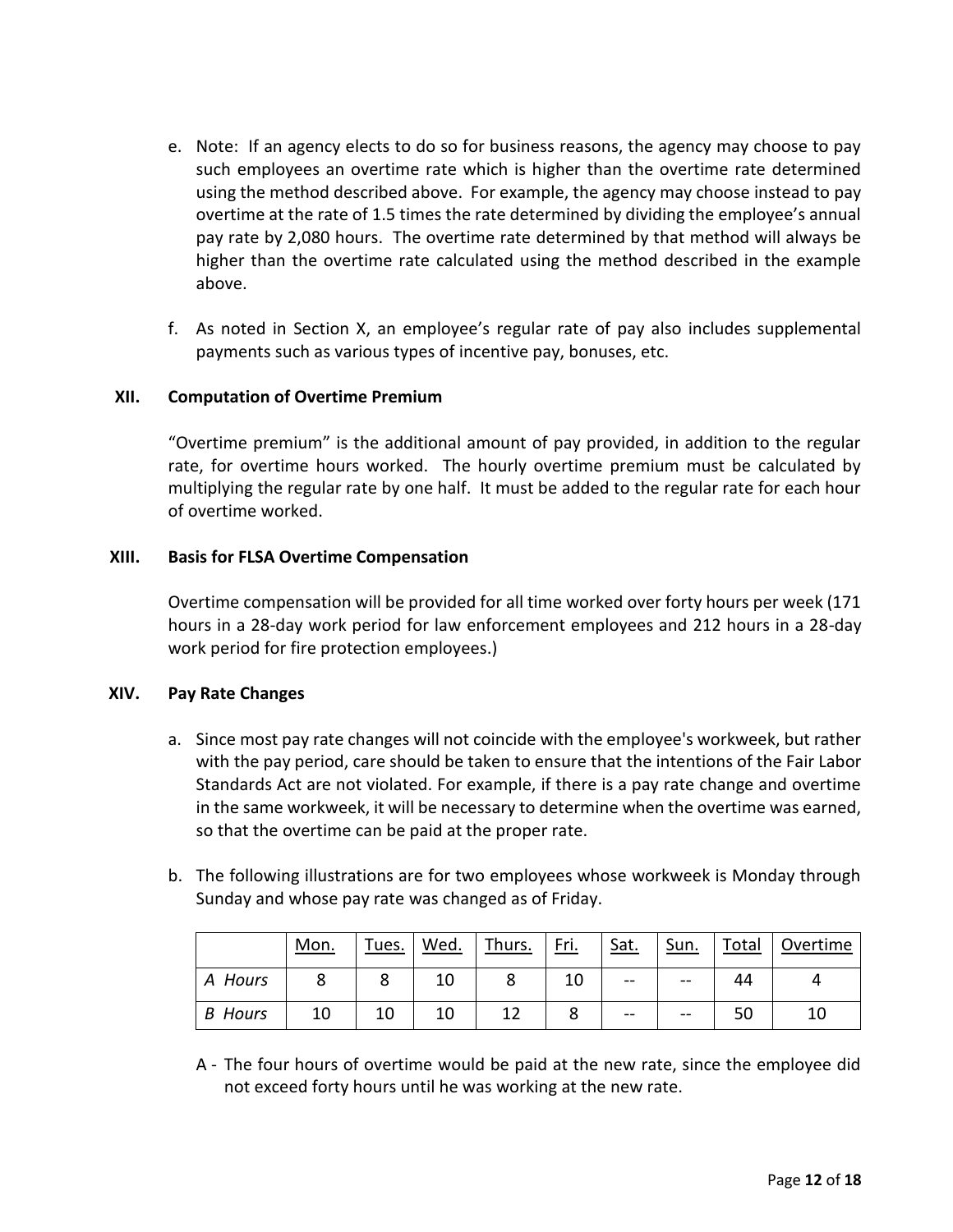B - Two hours of overtime were earned at the old rate and eight hours at the new rate.

Note: When the employee's pay rate change is a pay increase, the above method will be used as it is the more favorable method for the employee in that circumstance and is a simpler method. If the employee's pay rate change is a pay decrease, the employee's "regular rate" that week will be determined using the weighted-average-rate method: The total pay for the week (excluding overtime premiums) is divided by the total hours worked in that week; one-half of that regular rate, times the number of overtime hours worked that week, would be added to the employee's pay as overtime premium.

## **XV. Hours Worked Which Are Not Included When Calculating the Total Number of Hours Worked to Determine Overtime Calculations**

Three types of work -- special detail work for fire protection and law enforcement employees, occasional or sporadic employment, and substitution work for an absent employee performing the same kind of work -- are not to be included in the calculation of the hours for which a covered employee is entitled to overtime compensation if the conditions described below are met. For example, if a covered employee works 42 hours in a week on his normal assignment and performs another six hours of "occasional work" as described below, the employee would be entitled to overtime compensation (compensatory time at the rate of 1 1/2 hours for each hour or overtime payment at the overtime rate described in Section XII) for two hours only. Specific requirements are described in the following subsections:

#### a. Special Detail Work for Fire Protection and Law Enforcement Employees

- 1. If an employee engaged in fire protection or law enforcement activities agrees, solely at his or her option, to be employed on a special detail by a separate or independent employer in fire protection, law enforcement, or related activities, the hours the individual was employed by the separate and independent employer shall not be included by the agency employing the individual in the calculation of the hours for which the employee is entitled to overtime compensation under the following conditions:
	- i. The agency must not direct its employees engaged in fire protection, law enforcement, or security to perform the special detail for a second employer;
	- ii. The agency may facilitate the employment of such employees by a separate and independent employer; and
	- iii. The agency may affect the conditions of employment of such employees by a separate and independent employer.
- b. Occasional or Sporadic Employment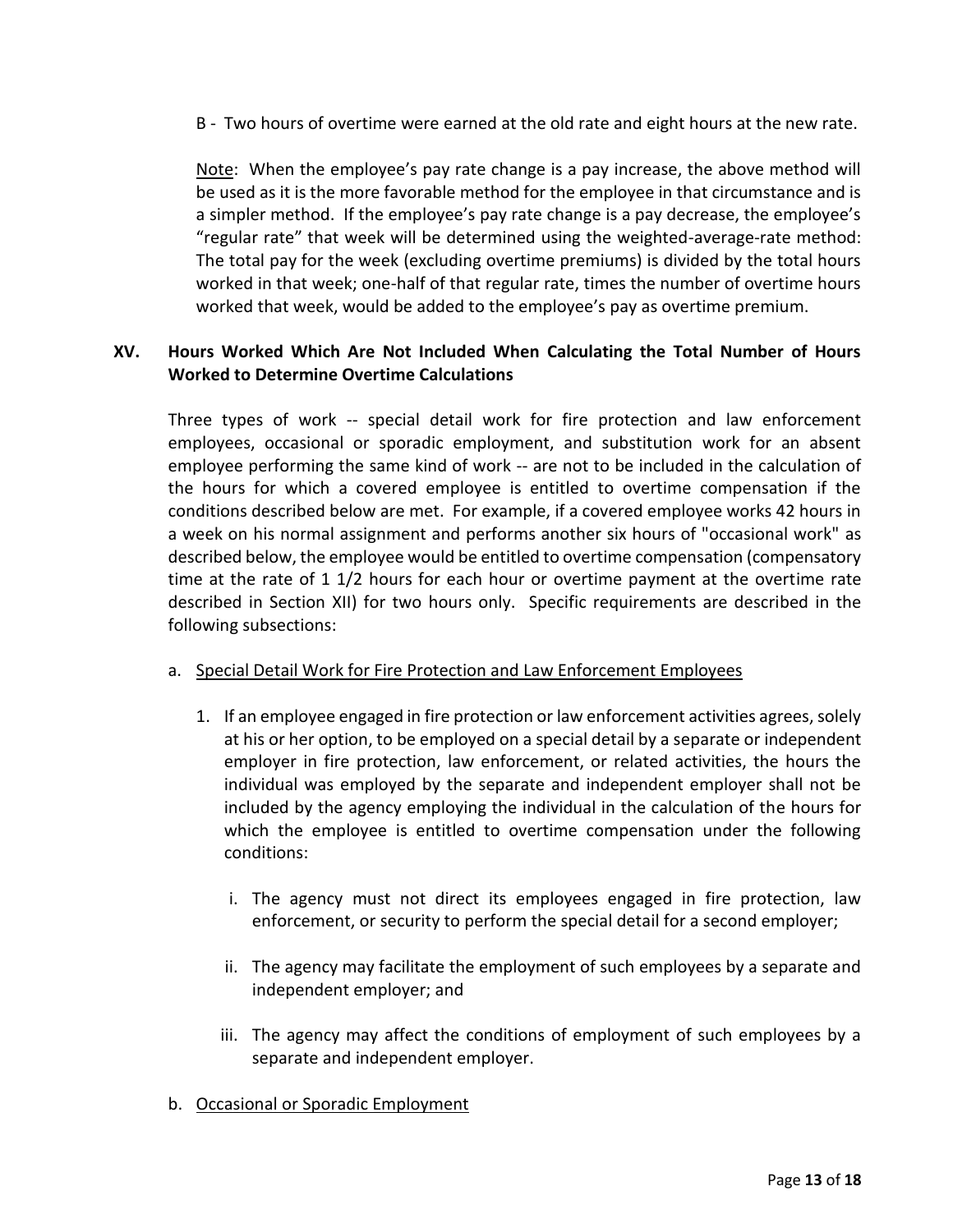- 1. If a covered employee undertakes, on an occasional or sporadic basis and solely at the employee's option, part-time employment which is in a different capacity from any capacity in which the employee is regularly employed by his or her agency, the hours such employee was employed in performing the different employment shall not be included by the agency in the calculation of the hours for which the employee is entitled to overtime compensation.
- 2. In such a situation, if the agency chooses to do so, it may grant the employee compensatory time on an hour for hour basis or pay additional salary at the regular rate for the occasional or sporadic work for all hours worked above forty in a work week.

## c. Substitution Work for an Absent Employee Performing the Same Kind of Work

- 1. If a covered employee who performs work in any capacity in an agency, agrees with the approval of the agency and solely at the option of such individual, to substitute during scheduled work hours for another individual who is employed by the agency in the same capacity, the hours the employee worked as a substitute shall not be included by the agency in the calculation of the hours for which the employee is entitled to overtime compensation.
- 2. Substitution work must be approved by the supervisor(s) of both the employee performing the substitute work and the employee who is absent. A document must be signed by both the employee performing the substitute work and his or her supervisor attesting that such work is being performed solely at the employee's option. No record need be kept of the hours worked, but the document signed by the supervisor(s) and the employee must be retained.

#### **XVI. Paid Holidays**

The Fair Labor Standards Act does not require overtime compensation for holiday work unless the total hours actually worked during the week exceed forty. The policy is that State employees will not receive overtime compensation until they have actually worked more than forty hours, even though the workweek includes one or more holidays. This policy applies regardless of whether an employee works on the holiday or on a different day during the week which includes the holiday. This does not prohibit an agency from affording an exempt employee equal time off at a later date for such work ("State" compensatory time.)

#### **XVII. Paid Leave**

Overtime compensation is required only when the work time exceeds forty hours in a workweek. Therefore, the State policy regarding paid leave shall be the same as that for holiday time, and paid leave shall not count as work time for all State employees.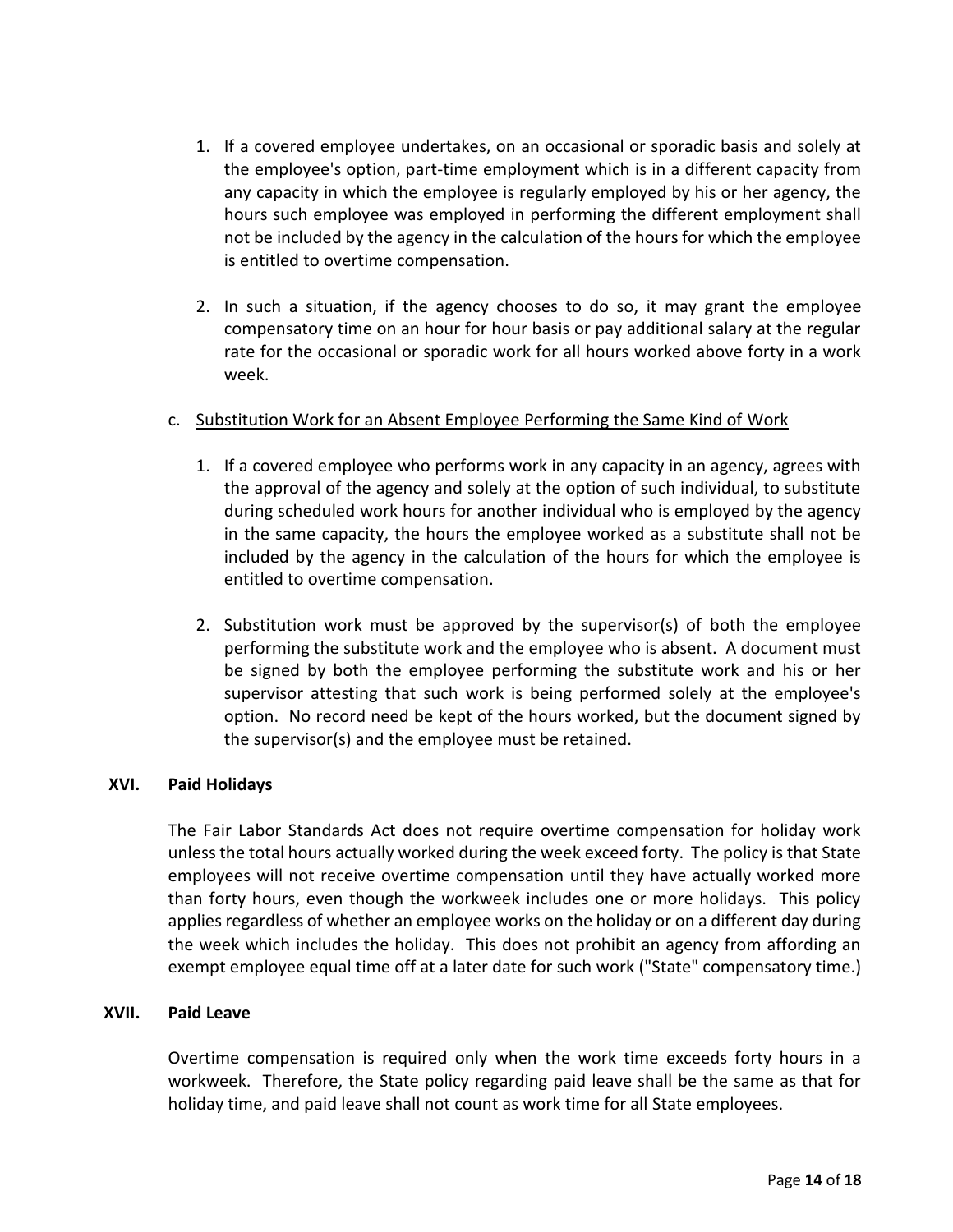### **XVIII. Submission of Request to Pay Overtime**

A State agency may obtain approval from the Office of Planning and Budget to pay overtime by either of the following two processes:

- a. Where a continuing need for overtime has been identified, a written request for authorization to pay overtime should be submitted along with the agency's Annual Operating Budget for review and approval by OPB. When approval is secured, agencies will be authorized to pay such overtime within the provisions of this policy up to the funding level indicated; or
- b. Where the need for payment of overtime cannot be anticipated, a written request for authorization to pay overtime should be forwarded to the Office of Planning and Budget prior to incurring the overtime. Such requests shall be submitted on the form presented as Appendix 4. Until written approval is received from the Office of Planning and Budget, the requesting agency may not incur any employee overtime expense except where the agency encounters an emergency situation. Where a State agency encounters an emergency situation in which the payment of overtime is required to continue essential services to the general public and it is not possible to obtain advance approval from the Office of Planning and Budget, the agency shall submit a written request for authorization to the Office of Planning and Budget as soon thereafter as possible.

#### **XIX. Required Records**

a. The Fair Labor Standards Act requires that employers must keep various payroll records for each and every covered employee, whether or not the employee is subject to the law's overtime requirements. The only State employees who are excluded from coverage and therefore the record keeping requirements, are elected officials, their immediate staffs and appointees on the policymaking level, and employees of the General Assembly (except for employees of the legislative library). Therefore, certain types of payroll records must be maintained for most full-time State employees. The law also requires agencies to maintain other basic information. The format is not specified, but the information must include at least the following:

## b. Identifying Information:

- 1. Employee's full name as used for Social Security record keeping purposes and any identifying number which is used in place of the name on any work or payroll records;
- 2. Employee's home address, including zip code;
- 3. Birth date, if under 19 years of age;
- 4. Sex;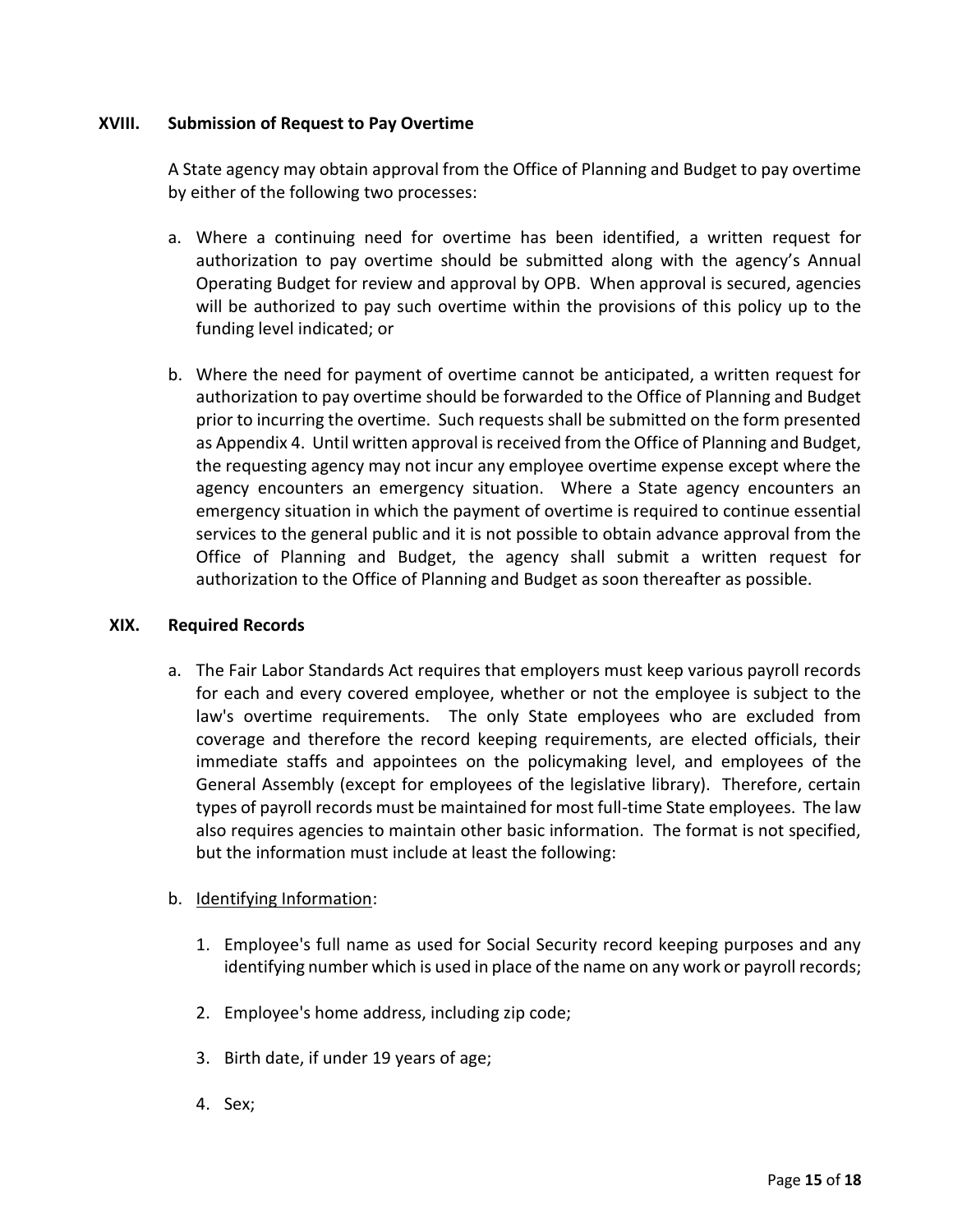5. Occupation (job title) in which employed;

## c. Hours:

- 1. Time of day and day of week when employee's workweek -- or other work period where applicable as provided in Section VIII, Paragraphs b.2 and b.3 -- begins. (If this is the same for all employees, a single notation may be used for all employees);
- 2. Hours worked each day;
- 3. Total hours worked each workweek, or other work period where applicable as provided in Section VIII, Paragraphs b.2 and b.3);

#### d. Wages:

- 1. Basis on which wages are paid (such as "\$2 an hour," "\$90 a week," "piecework," \$600 a month");
- 2. Regular hourly rate of pay for any work week when overtime is worked;
- 3. Amount and nature of each payment excluded from the "regular rate";
- 4. Total daily, weekly or bi-weekly straight-time earnings including those due for any overtime worked but exclusive of premium overtime compensation;
- 5. Total premium pay for overtime hours for the workweek over and above straighttime earnings earned during overtime worked;
- 6. Total additions to or deductions from the employee's wages for each pay period. Additionally, a record of the dates, amounts, and nature of the items which make up the total additions and deductions shall be maintained in individual employee accounts;
- 7. Total wages paid each pay period; and
- 8. Dates of payment and of the pay period covered by the payment.
- e. Records for individuals who qualify for exemption as professional, executive, administrative or computer professional employees do not have to contain above items c.2, c.3 and d.2 through d.6. Records for these individuals must also include the place or places of employment.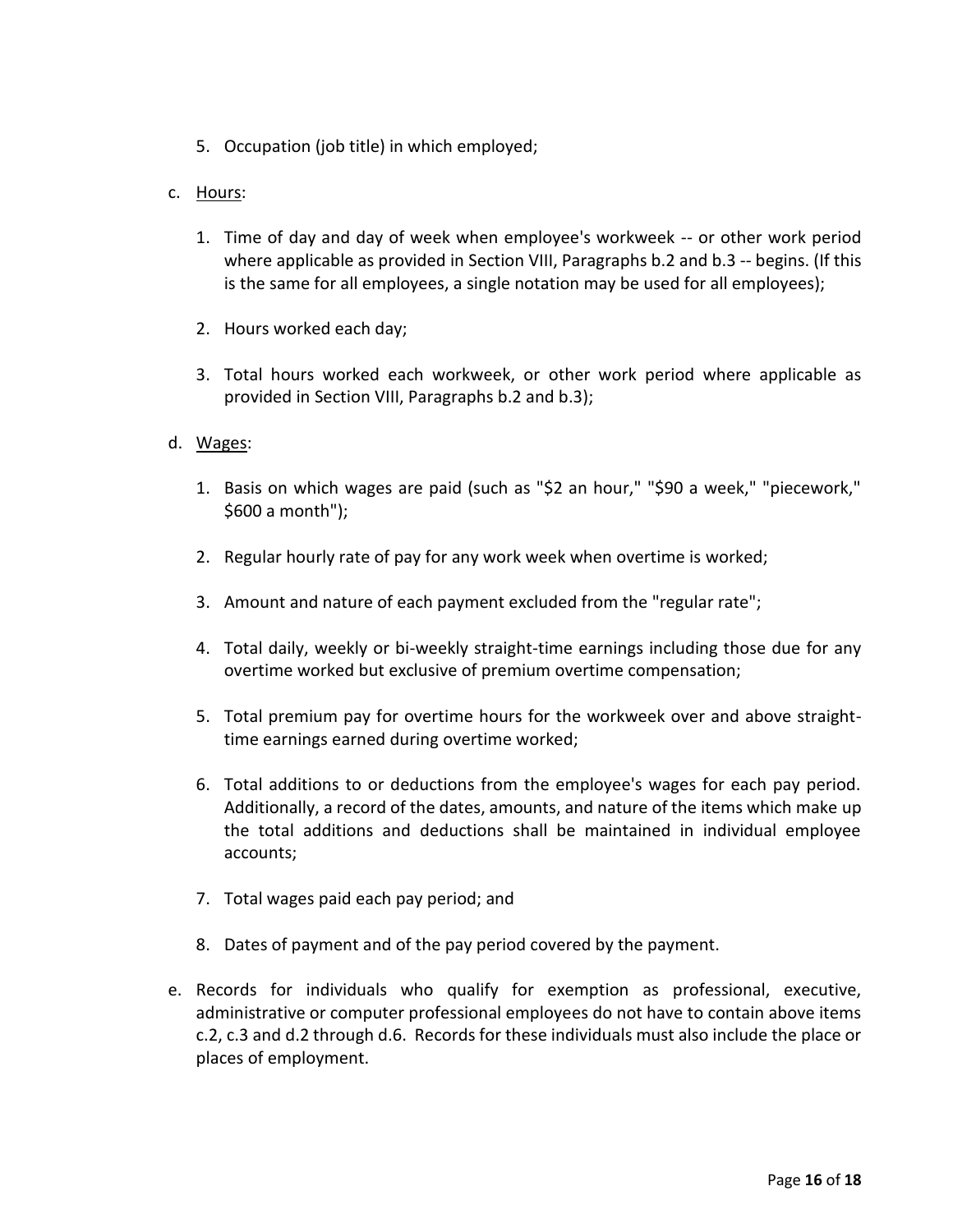- f. The State's Human Capital Management System (HCM) currently maintains records which satisfy the requirements of the above items b.1-b.5, d.1, d.3, and d.6-d.8. HCM can also satisfy the requirements of item d.4 above for weekly earnings only, and it can satisfy the requirements of item d.2 under certain circumstances. For further information, agencies should contact HCM consultants in the State Accounting Office (SAO).
- g. The Fair Labor Standards Act requires that all basic employment and earnings records (including time records) must be maintained for at least two years and that payroll records must be maintained for at least three years.
- h. In addition to meeting the Act's requirements, each agency shall:
	- 1. Maintain records indicating the exemption status for each employee;
	- 2. Maintain documentation justifying each exemption decision; and
	- 3. Maintain appropriate records on employee FLSA compensatory time in a manner similar to that used for annual leave. Under no circumstances shall the official record of compensatory time be maintained by the affected employee.
- i. Each agency is responsible for meeting these record keeping requirements.

#### **XX. Employees Eligible for State Compensatory Time**

Each agency shall develop a formal policy establishing which, if any, of its employees are eligible for State compensatory time.

#### **XXI. State Compensatory Time for Eligible Employees**

- a. State compensatory time, on a straight-time basis, may be granted (in increments equivalent to those for which FLSA compensatory time is granted) to an eligible exempt employee who is required to work longer than the normally assigned hours in a work period, or to a non-exempt employee under conditions described in Sections XVI and XVII. Such State compensatory time shall be granted to an eligible employee only when the employee actually reports to work and not when he or she is simply "on-call."
- b. An eligible employee may not accumulate more than 240 hours of State compensatory time and must utilize all accumulated State compensatory time within one year of the date that it is earned. All State compensatory time not taken within one year of the date earned shall be lost.
- c. An employee who transfers from employment with one State agency in the Executive Branch to another may not transfer any accumulated State compensatory time to the